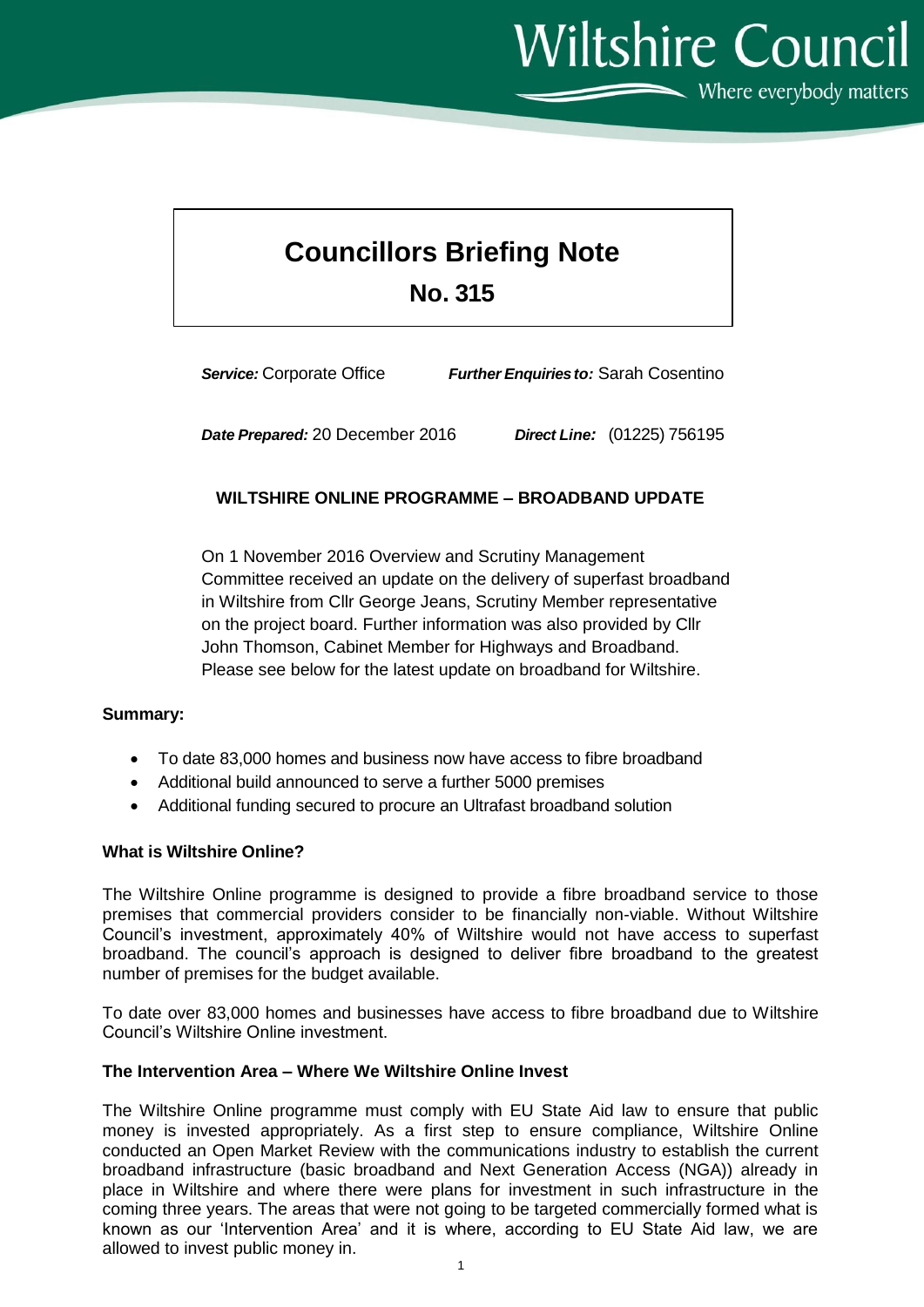Once the Intervention Area had been defined, we looked to BT to design the rollout. When we embarked on the programme in 2012 the broadband gap in Wiltshire was significant and we were aware that unfortunately our investment could not benefit all premises. With this in mind, and knowing Wiltshire Council needed to do something to reduce the gap, the rollout was designed on a 'Best Value for Money' basis - in summary to bring fibre broadband to as many premises as possible with the funds available.

# **Contract 1 – Update on progress**

Contract 1 is now complete. The council has received the final financial claim from BT and the Wiltshire Online delivery team is now working with Broadband Delivery UK (BDUK), Department of Culture, Media and Sport on a robust contract closure and assurance process over the next four months.

# **Contract 2 – Update on progress**

Contract 2 commenced March 2016 and will bring a superfast fibre service to more than 5,000 premises.

Contract 2 is progressing though at a slower pace than Contract 1. As the build enters more rural areas, the challenge becomes greater. For example, fibre cabinets require a power connection and getting power to this new infrastructure can prove problematical.

However, despite these additional challenges, the Wiltshire Online delivery team remains confident that Contract 2 rollout will complete in summer 2017 as planned.

# **Additional Build 5,000 new premises will benefit.**

There is a gain share clause in the current broadband contract that brings additional funds back into the contract investment pot to allow the council to extend its build footprint. More than a third of those able to access the new technology as a result of the Wiltshire Online rollout have already opted for an upgrade. This high demand has helped to trigger further reinvestment through the county's partnership.

We have updated the Wiltshire Online website with the additional postcodes that now feature in our extended high level build plans and would encourage residents to visit the website for the latest update.

### **Further Broadband Opportunities - Ultrafast Broadband**

Wiltshire secured £2m from BDUK's South West Ultrafast Fund and £1m match funding has been secured from the Swindon and Wiltshire Local Enterprise Partnership (SWLEP). The Wiltshire Online delivery team is working closely with Procurement, Legal, BDUK and central government's National Competence Centre to complete a State Aid compliant and robust procurement exercise.

As previously explained the Intervention Area for Ultrafast will be defined as per EU State Aid Law to ensure that currently unserved premises not in any future build plans will be considered.

The Invitation to Tender (ITT) has been launched inviting broadband suppliers to bid. We expect the procurement to be completed in spring 2017.

### **Better Broadband Subsidy Scheme**

The scheme is intended to deliver central government's Universal Service Commitment to ensure that all homes and businesses have access to download speeds of at least 2Mbps. If premises are not in any current plans to receive a fibre broadband service (either through Wiltshire Online or as part of a commercial build) and currently receive less than 2Mbps, then the Better Broadband Scheme might be an option.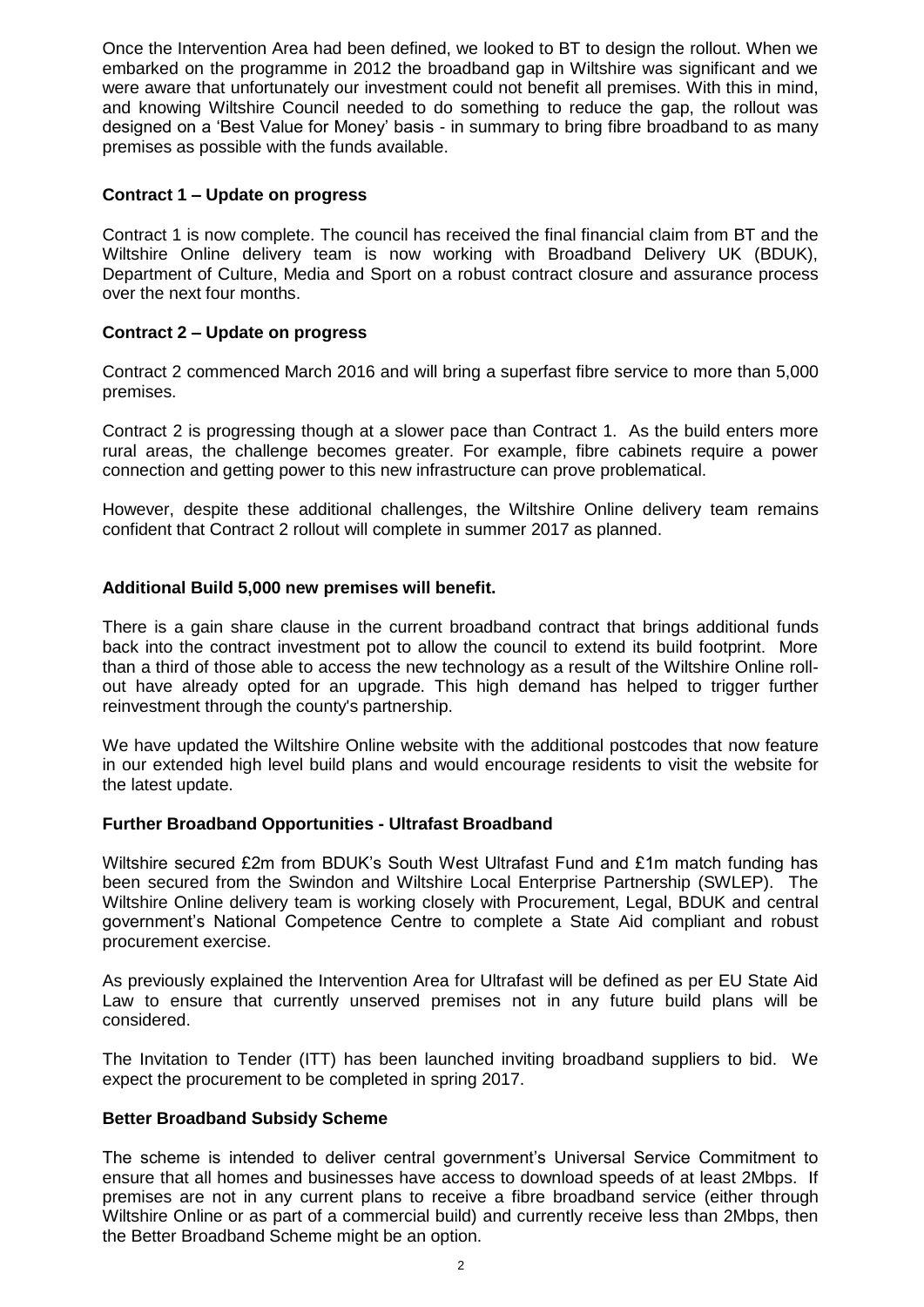This scheme can offer support towards the cost of the equipment and installation of a wireless or satellite broadband connection. If premises are eligible, the resident will be issued with a code that can be redeemed with approved suppliers and which is worth £300 - £350 towards the initial cost.

The vouchers can lend themselves to supporting community solutions if there are multiple premises with access to speeds of less than 2Mbps. The vouchers, whilst they have no monetary value, may be aggregated and put towards a community solution with an approved supplier.

Once an application has been received, the Wiltshire Online team will complete a series of eligibility checks to confirm whether the home or business will feature in the superfast broadband roll-out. Based on these checks, the team will advise whether or not the premises will be eligible to benefit from the scheme.

More information and an online application form can be found on the Wiltshire Online website on the 'Better Broadband Scheme' page.

#### **'When Can I Get It' Registration Service**

On the Wiltshire Online website, there is an option for residents to register their details with Wiltshire Online which means one of the team will email when fibre broadband is available. We would encourage residents to sign up to the service as the quickest way of finding out when fibre broadband is in their area.

# **Additional comments from Cllr George Jeans, Scrutiny Representative on the Superfast Broadband project board**

*"The small team administering this £20 million plus project have done well in my opinion. To date over 83,000 homes and businesses have access to fibre-optic broadband due to Wiltshire Council's Wiltshire Online investment. This is a great overall achievement."*

# **UK wide broadband and new housing developments – additional information from Cllr Jeans**

Broadband is increasingly considered by residents as a vital utility but this has yet to be supported by a change in the legislation with regards to new build premises.

Apart from the Wiltshire Online programme, the Government has worked with Openreach - BT's local access network business - and the Home Builders Federation (HBF) on an agreement which aims to deliver superfast broadband connectivity to new build properties in the UK.

The new deal will see fibre based broadband offered to all new developments either for free or as part of a co-funded initiative. It is estimated that more than half of all new build properties can be connected to fibre broadband free of charge to developers.

As part of the agreement, Openreach is introducing an online planning tool for homebuilders. This will tell them whether properties in a given development can be connected to fibre for free, or if a contribution is needed from the developer to jointly fund the deployment of the local fibre network.

When the scheme was launched earlier this year, BT Openreach offered free connections to any development of over 100 premises. As of the next few weeks, this free offering will be extended to any development of 30 premises or over (link to more info [here\)](http://www.ournetwork.openreach.co.uk/news/page27201625.aspx?news=true#.WCx8BV9VZ00.email).